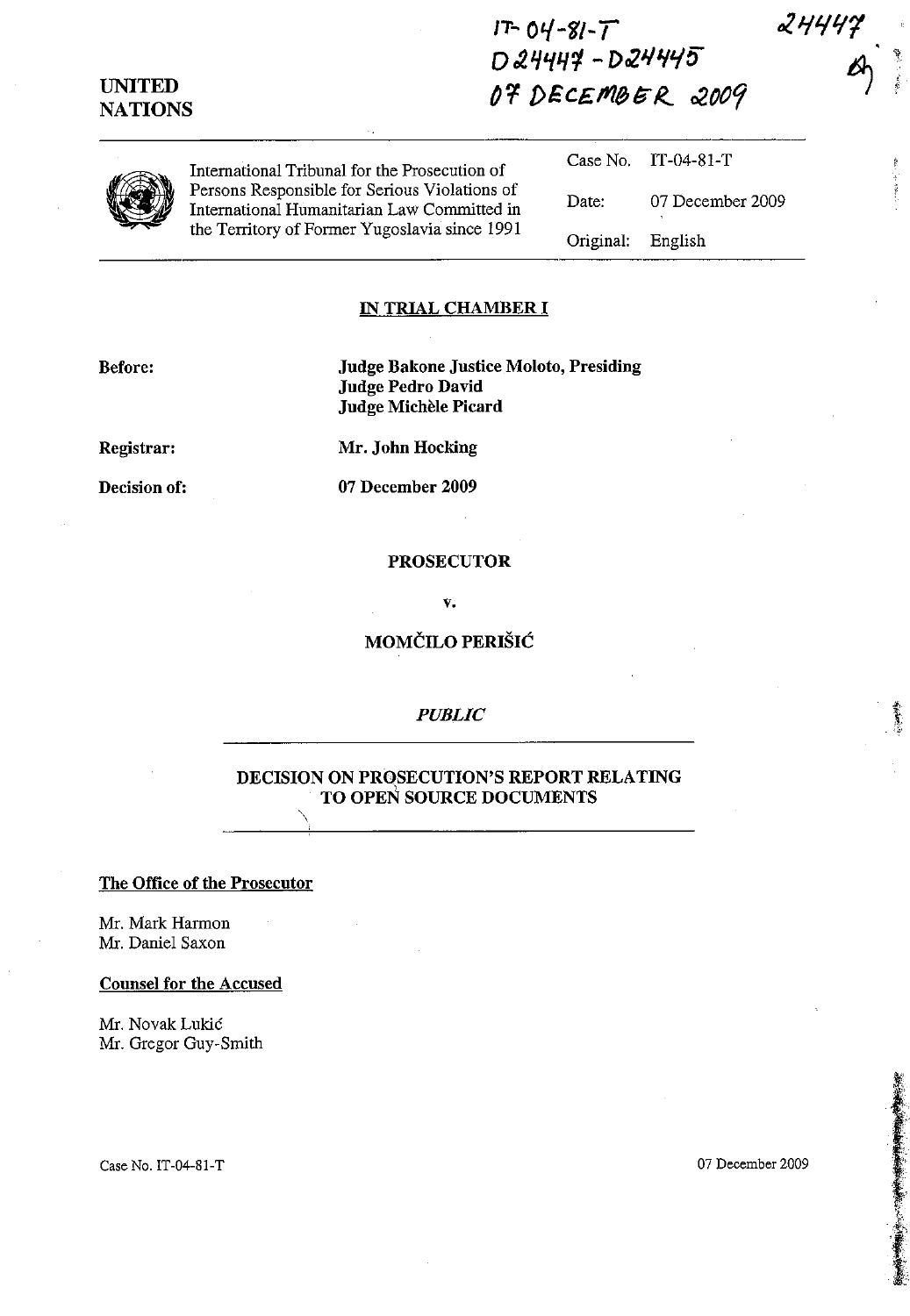**TRIAL CHAMBER I** ("Trial Chamber") of the International Tribunal for the Prosecution of Persons Responsible for Serious Violations of International Humanitarian Law Committed in the Territory of the former Yugoslavia since 1991 ("Tribunal");

**BEING SEISED** of the "Prosecution's Report Relating to Open Source Documents Identified in Decision on Prosecution's Second and Third Bar Table Motion and Annexes", filed publicly on 26 November 2009 ("Report");

**NOTING** that in its "Decision on Prosecution's Second and Third Bar Table Motions" filed on 16 November 2009 ("Decision"), the Trial Chamber deferred ruling on the admissibility of documents *65 ter* numbers 01267,07407,07410,07413,07415,07416,07417,07418, 07419, 07421, 07422, 07423, 07424, 07428, 07429, 07430, 07431, 07433, 07821 and 07822 pending their submission by the Prosecution in a reliable format; $<sup>1</sup>$ </sup>

**NOTING** further that the Trial Chamber also deferred ruling on the admissibility of 65 *ter* numbers 07824, 07825 and 07826 because the original documents had not been uploaded to ecourt;<sup>2</sup>

**CONSIDERING** that the Prosecution has submitted copies of the Original documents as ordered by the Trial Chamber relating to 65 *ter* numbers 07824, 07825 and 07826 attached in Annex A of the Report and to 65 *ter* numbers 01267,07407,07415,07416,07419,07421 and 07433 in Annex B of the Report;<sup>3</sup>

**PURSUANT** to Rules 54 and 89 (C) of the Rules of Procedure and Evidence, the Trial Chamber hereby:

**ADMITS** into the evidence as exhibits 65 *ter* numbers 07824, 07825, 07826, 01267, 07407, 07415, 07416,07419,07421 and 07433;

**DENIES** the admission into evidence of 65 *ter* numbers 07410, 07413, 07417, 07418, 07422, 07423,07424,07428,07429,07430,07431,07821 and 07822;

**DIRECTS** the Registry to upload to e-court the copies of the original documents in Annexes A and B of the Report and CLSS to verify their conformity with the English version of the aforementioned *65 ter* numbers.

Case No. IT-04-8J-T 2 . 07 December 2009

**<sup>I</sup>Decision, paras 20, 31.** 

**<sup>2</sup> Decision, paras 21, 31.** 

**<sup>3</sup> Report, paras 4-5. The Prosecution was unable to obtain originals for the remaining 65** *ter* **documents.**